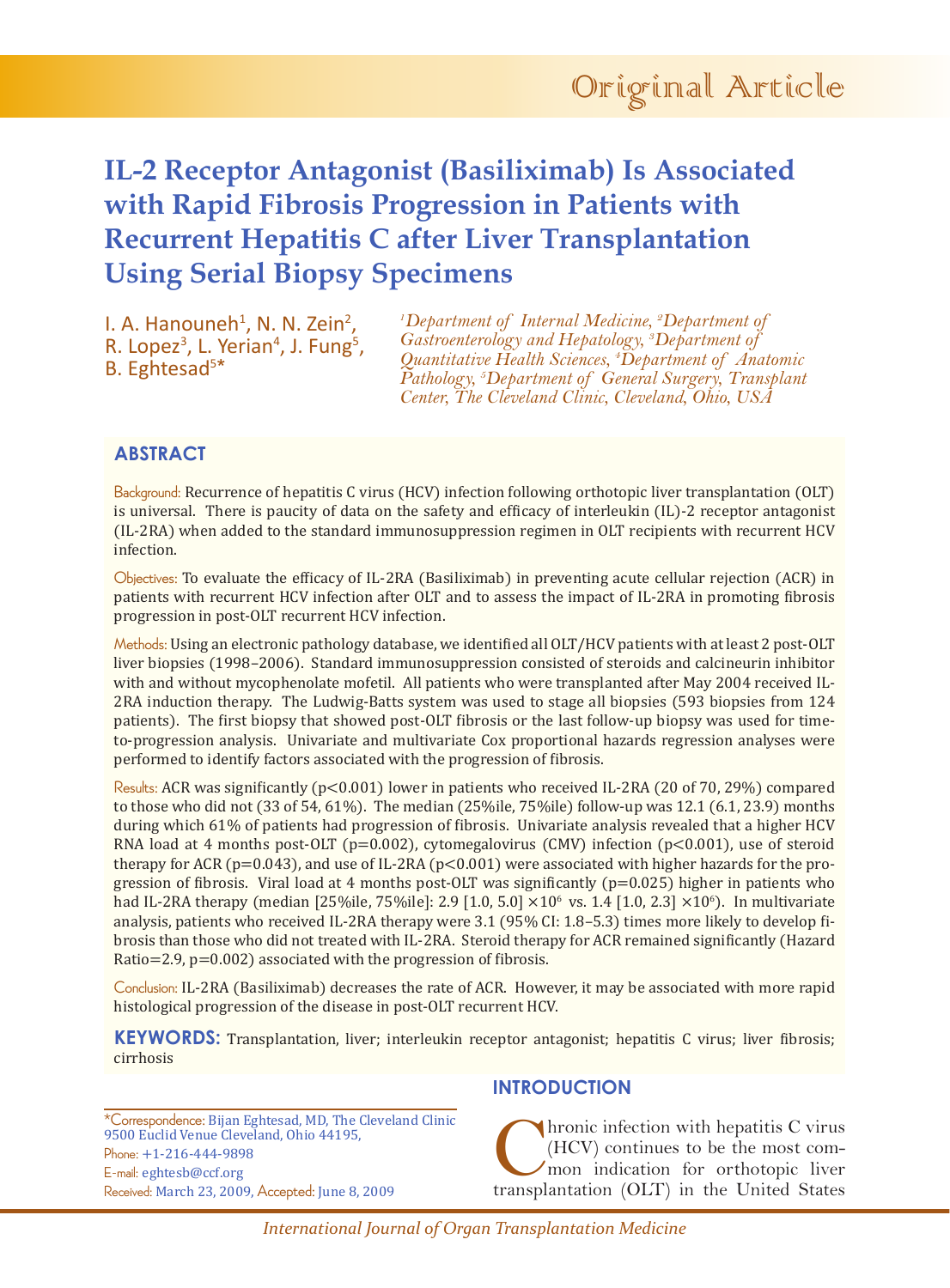#### I. A. Hanouneh, N. N. Zein, et al

and Western Europe. Recurrence of HCVinfection after liver transplantation is a universal event with serious consequences including cirrhosis and liver failure. It is estimated that 20% to 40% of HCV-positive liver transplant recipients develop cirrhosis by five years post-OLT  $\lceil 1, 2 \rceil$ , and once cirrhosis occurs, the one-year risk of hepatic decompensation reaches  $40\%$  [1-3]. The identification of modifiable factors that promote more severe recurrence of HCV infection is therefore of paramount importance for any strategy aims at improving the outcomes.

Several donor, recipient, and viral factors influence the severity of HCV recurrence following liver transplantation. Advanced donor age [4], post-transplant diabetes mellitus [5], and high pre- and post-transplant viral load are associated with more rapid progression of fibrosis and allograft failure  $\lceil 6, \rceil$ 7]. Cytomegalovirus (CMV) infection has also been associated with increased severity of HCV recurrence [8]. Immunosuppressant agents, particularly, corticosteroids and lymphocyte depleting agents such as OKT3 and ATG are associated with higher levels of HCV viremia, and more severe histological recurrence [9-12]. In contrast, the choice of calcineurin inhibitor  $\lceil 12 - 14 \rceil$  and the use of mycophenolate mofetil (MMF) [15-17] have not been clearly shown to affect the severity of recurrence in HCV-infected liver recipients.

Interleukin (IL)-2 receptor antagonist (IL-2RA) has been shown to reduce the frequency of acute cellular rejection (ACR) in renal transplant recipients without increased incidence of adverse events [18]. However, conflicting reports obscure the value of IL-2RA when added to the standard immunosuppression regimen in liver transplant recipients with recurrent HCV [22-23]. The specific objectives of this study were to evaluate the efficacy of IL-2RA (Basiliximab) added to the standard immunosuppression regimen in preventing acute cellular rejection (ACR) in HCV-positive liver recipients, and to assess the potential role of IL-2RA in promoting the progression of fibrosis in post-liver transplant recurrent HCV using multiple liver biopsy specimens.

### **PATIENTS AND METHODS**

Using an electronic pathology database, we reviewed the medical records of all adult patients aged more than 18 years who underwent OLT for end-stage liver disease secondary to chronic HCV infection at the Cleveland Clinic between 1998 and 2006. Patients with at least two post-transplant liver biopsies were included in this study.

Recurrent hepatitis C was defined by the presence of lobular and portal inflammation in patients with detectable HCV RNA, after excluding other causes of histological injury such as graft rejection, biliary disease, vascular complications and confounding viral infections including CMV.

Recipients of living donor grafts were excluded. We also excluded those who have been referred for a second OLT or multi-solid organ transplants during the period from which the study patients were identified.

Demographic data (patient's age, gender and race), donor age, viral load (serum HCV RNA level) at four-month and one-year post-OLT, viral genotype, and stage of post-transplant liver biopsies, biopsy-proven acute cellular rejection (ACR) and corresponding treatment and CMV viremia that required antiviral therapy were extracted from prospectively collected data for patients with post-OLT recurrent HCV infection seen at the Cleveland Clinic. Additionally, details of antiviral therapy received after liver transplant was obtained from post-OLT HCV treatment-related data sheets filled out prospectively in all liver transplant patients undergoing therapy.

#### Histological analysis

According to a protocol, liver biopsies were performed on day seven, month four and yearly after OLT. Additional biopsies were performed as clinically indicated. All biopsies were read by dedicated liver pathologists. The Banff schema [19] was used to evaluate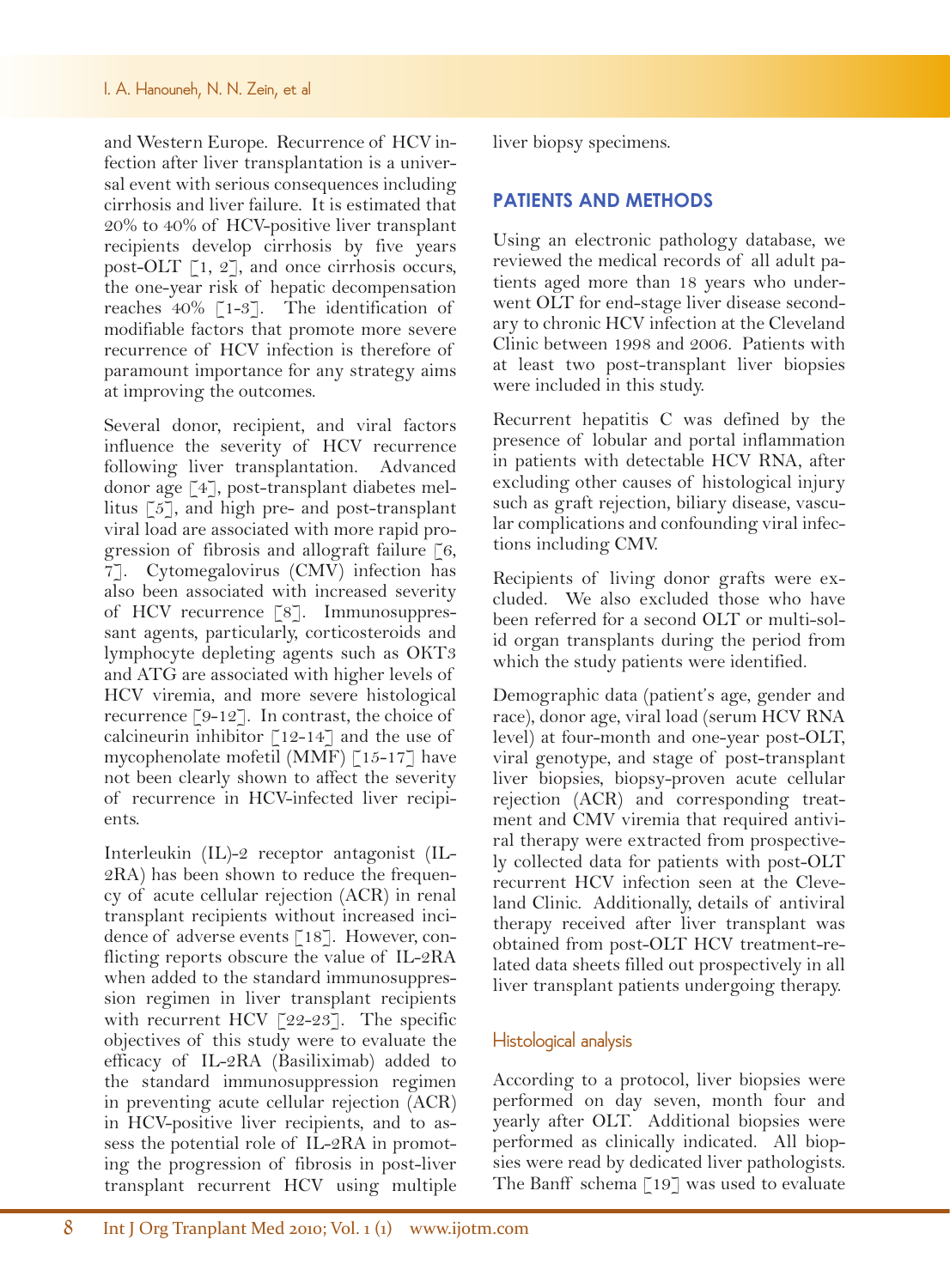ACR, and accordingly defined as "moderate" or "severe" ACR when rejection activity index scores equal or more than five. The stage of hepatic fibrosis was assessed by Ludwig-Batts scoring system  $\lceil 20 \rceil$ , and accordingly assigned using a scale of zero to four (F0: absent, F1: portal fibrosis, F2: periportal fibrosis, F3: bridging fibrosis, and F4: cirrhosis). The first biopsy that showed at least stage one fibrosis after OLT was used for the timeto-progression analysis assuming F0 for all patients at the time of OLT. If there was no evidence of fibrosis during post-OLT followup, the last biopsy performed was chosen for the time-to-progression analysis.

#### Immunosuppression

Induction therapy at Cleveland Clinic consists of two doses of IL-2RA (Basiliximab). The first dose (20 mg) is administered in the intensive care unit, within 12 hours of transplantation. Patients receive the second dose (20 mg) on postoperative day four. All patients transplanted after May 2004 received the IL-2RA induction therapy, whereas those who had OLT before May 2004 had not. All patients received 1000 mg intravenous methylprednisolone in the operating room followed by a tapering dose of intravenous methylprednisolone to 20 mg/day by post-operative day six. This is followed by conventional steroid taper of oral prednisone until discontinued by day 21 following transplantation.

Calcineurin inhibitors were administered to all patients. MMF was added when side effects precluded full therapeutic dose of calcineurin inhibitors.

Mild ACR was treated by increasing tacrolimus trough level, while corticosteroids were reserved for those with moderate or severe rejection (rejection activity index  $\geq 5$ ). Patients with biopsy-proven moderate or severe ACR were treated with an intravenous bolus of 1000 mg methylprednisolone followed by tapering dose of intravenous methylprednisolone or oral prednisone over five days.

Intravenous valganciclovir was administered for a minimum of seven days post-transplan-

tation as prophylaxis against CMV infection. No CMV prophylaxis was given to the seronegative donor/sero-negative recipient (D- /R- ) combination.

# Virological and laboratory assays

Quantitative polymerase chain reaction assay (Roche Cobas Amplicor HCV Monitor Test, v 2.0) was performed to detect HCV RNA four months and one year after OLT. Prospective surveillance cultures were obtained by protocol, and CMV was isolated from buffy coat using conventional cell culture methods. Blood buffy coat was cultured for CMV at weekly intervals during the first two months after OLT and when clinically indicated. In this study, CMV infection was defined as CMV viremia that required treatment with ganciclovir.

# Statistical analysis

Descriptive statistics were computed for all variables. These include medians and percentiles for continuous variables and frequencies for categorical variables. Wilcoxon rank sum tests for continuous variables and Pearson's χ2 for categorical variables were used to evaluate differences between subjects treated with IL-2RA and those who were not. To assess the association of several baseline variables and liver disease progression, univariate and multivariate Cox proportional hazards analyses were performed. Kaplan-Meier plot was constructed for visual representation of the (unadjusted) association between use of IL-2RA and progression of fibrosis. Recipient's age, CMV infection, steroid therapy for ACR, antiviral therapy for HCV and IL-2RA induction therapy were included in a multivariate model. A p value <0.05 was considered statistically significant. SAS software ver 9.1 (SAS Institute, Cary, NC) and R software ver 2.4.1 (The R Institute for Statistical Computing) were used to perform statistical analyses.

# **RESULTS**

## Patients' characteristics

A total of 161 patients who had liver trans-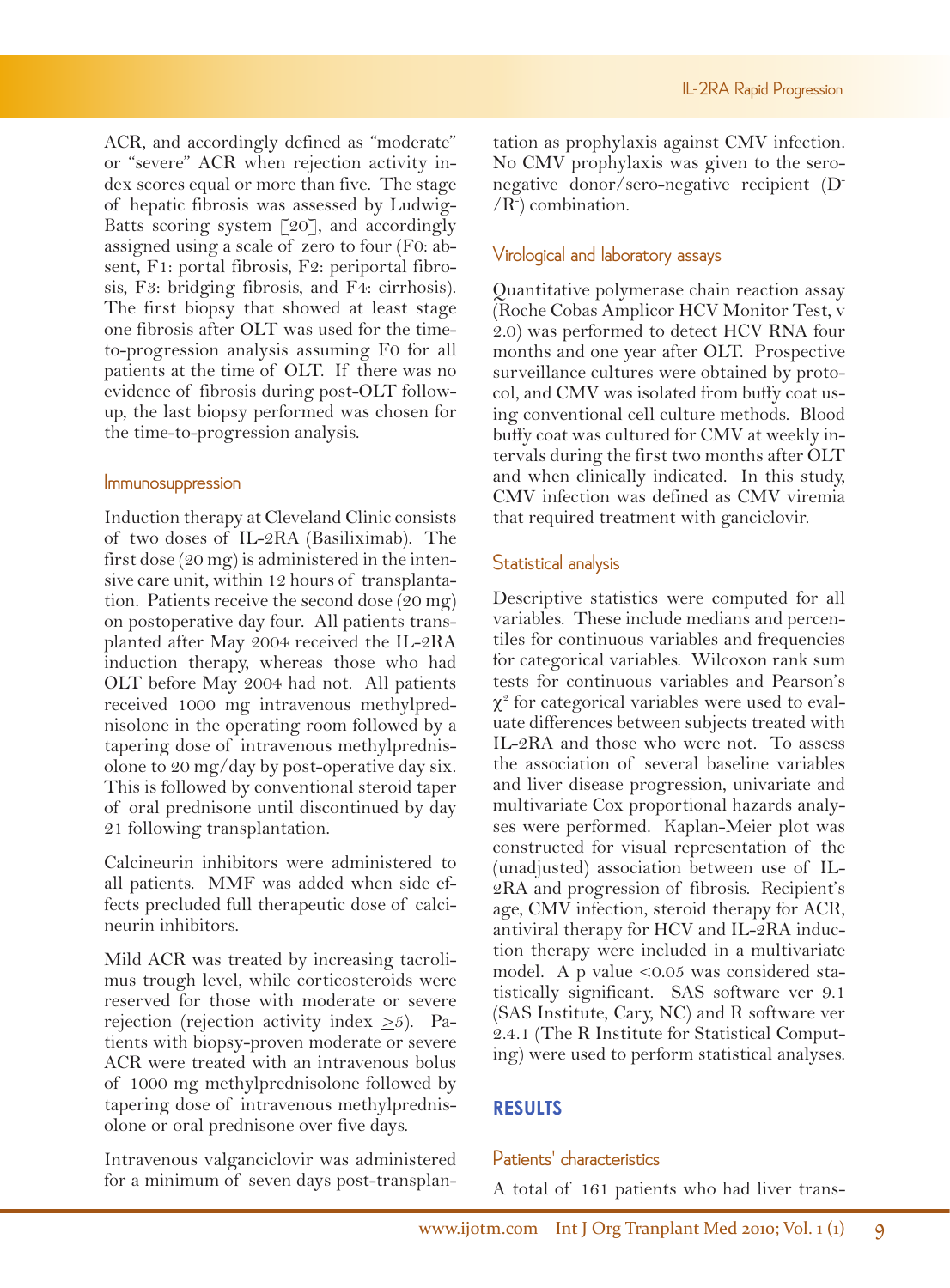| Table 1: Simical ideality of the stag patients with of without progression of horosis after fiver transplantation.<br>Continuous variables are presented as median (25%ile, 75%ile). |                      |                   |                     |              |  |  |  |
|--------------------------------------------------------------------------------------------------------------------------------------------------------------------------------------|----------------------|-------------------|---------------------|--------------|--|--|--|
| Factor                                                                                                                                                                               | ALL $(n=124)$        | IL-2RA $(n=70)$   | Non-IL-2RA $(n=54)$ | p value      |  |  |  |
| Donor age                                                                                                                                                                            | 46.0 (34.0, 62.0)    | 47.0(34.0, 62.0)  | 44.5(30.5, 47.0)    | 0.38         |  |  |  |
| Recipient age                                                                                                                                                                        | $55.0\ (50.0, 59.0)$ | 53.0 (50.0, 58.0) | 56.5 (51.0, 62.0)   | 0.053        |  |  |  |
| Male                                                                                                                                                                                 | 106(85.5%)           | 57 (81\%)         | 49 (91%)            | 0.14         |  |  |  |
| Caucasian                                                                                                                                                                            | 94 (75.8%)           | 50(71%)           | 44 (82%)            | 0.2          |  |  |  |
| Genotype 1                                                                                                                                                                           | 77/96 (80.2%)        | 49 (80%)          | 28 (80%)            | 0.97         |  |  |  |
| HCV RNA at 4 month $(\times 10^6)$                                                                                                                                                   | 2.0(1.0, 4.0)        | 2.9(1.0, 5.0)     | 1.4(1.0, 2.3)       | 0.025        |  |  |  |
| HCV RNA at 1 yr $(\times 10^6)$                                                                                                                                                      | 2.0(1.1, 3.4)        | 2.2(1.2, 3.9)     | 2.0(1.0, 2.8)       | 0.37         |  |  |  |
| <b>HCV</b> therapy                                                                                                                                                                   | 29 (23.4%)           | 13 (19%)          | $16(30\%)$          | 0.15         |  |  |  |
| <b>CMV</b> infection                                                                                                                                                                 | 24 (19.4%)           | 20 (29%)          | 4(7%)               | 0.003        |  |  |  |
| $ACR^*$                                                                                                                                                                              | 53 (42.7%)           | 20 (29%)          | 33 (61%)            | $\leq 0.001$ |  |  |  |
| Steroids for ACR                                                                                                                                                                     | 41 $(34.1\%)$        | 16 (23%)          | $25(50\%)$          | 0.002        |  |  |  |
| Cyclosporine                                                                                                                                                                         | 16(13%)              | 6(9%)             | $10(20\%)$          | 0.067        |  |  |  |
| <b>Tacrolimus</b>                                                                                                                                                                    | 96 (81%)             | 59 (86%)          | 37 (76%)            | 0.17         |  |  |  |
| Mycophenolate Mofetil                                                                                                                                                                | 41 (34.8%)           | 33 (48%)          | 8(16%)              | $\leq 0.001$ |  |  |  |

**Table 1:** Clinical features of the study patients with or without progression of fibrosis after liver transplantation.

\*ACR=Acute cellular rejection

plantation for chronic HCV infection between 1998 and 2006 were identified. Thirty-seven (22%) patients were excluded for having one or more exclusion criteria. The baseline characteristics of our study population are presented in Table 1. The median (25%ile, 75%ile) age of recipients was 55 (50, 59) years with predominant male gender (n=106, 85.5%) and Caucasian ethnicity (n=94, 75.8%). The majority of the patients (80.2%) were infected with HCV genotype 1.

All patients had received deceased donor liver allograft with a median (25%ile, 75%ile) donor age of 46 (34, 62) years. The median (25%ile, 75%ile) serum HCV RNA load was 2.0 (1.0, 4.0)  $\times 10^6$  IU/mL four months after OLT and  $2.0$  (1.1,  $3.4$ )  $\times 10^6$  IU/mL one year after OLT.

Antiviral therapy for HCV (*i.e.*, interferon or pegylated interferon plus ribavirin) was given to 29 (23.4%) patients during the follow-up period. Sustained virologic response (SVR) was achieved in eight of 29 patients.

Immunosuppressive therapy was documented for a total of 118 patients and was primarily tacrolimus in 96 (81%) patients, while 16 (13%) received cyclosporine-based regi-



**Figure 1:** The effect of IL-2 receptor antagonist on the progression of fibrosis in patients with recurrent hepatitis C following liver transplantation.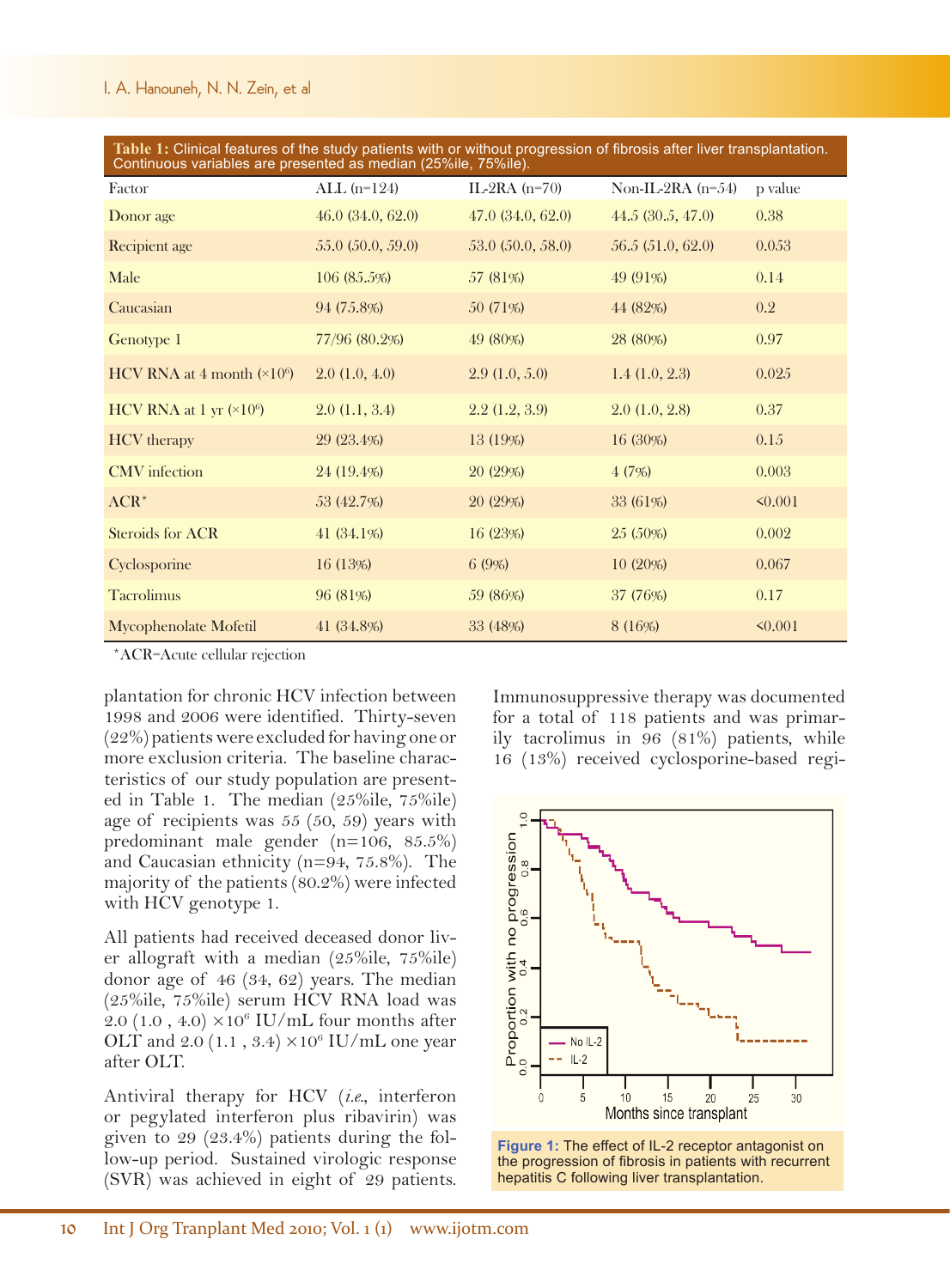| Table 2A: Factors associated with the progression of fibrosis by univariate analysis. |              |                     |              |  |  |  |
|---------------------------------------------------------------------------------------|--------------|---------------------|--------------|--|--|--|
| Factor                                                                                | Hazard Ratio | $(95\% \text{ CI})$ | p value      |  |  |  |
| Donor Age                                                                             | 1.04         | (0.96, 1.1)         | 0.34         |  |  |  |
| <b>Recipient Age</b>                                                                  | 0.83         | (0.71, 0.97)        | 0.02         |  |  |  |
| Gender                                                                                | 1.1          | (0.57, 2.2)         | 0.76         |  |  |  |
| Non-Caucasian ethnicity                                                               | 1.2          | (0.71, 2.0)         | 0.52         |  |  |  |
| Genotype 1                                                                            | 1.7          | (0.82, 3.6)         | 0.15         |  |  |  |
| HCV RNA at 4 month                                                                    | 1.1          | (1.04, 1.2)         | 0.002        |  |  |  |
| HCV RNA at 1 year                                                                     | 0.97         | (0.84, 1.1)         | 0.71         |  |  |  |
| <b>HCV</b> antiviral therapy                                                          | 1.8          | (1.1, 3.0)          | 0.017        |  |  |  |
| <b>CMV</b> infection                                                                  | 2.5          | (1.5, 4.3)          | $\leq 0.001$ |  |  |  |
| Steroid therapy for ACR*                                                              | 1.6          | (1.02, 2.6)         | 0.043        |  |  |  |
| Cyclosporine                                                                          | 1.05         | (0.54, 2.05)        | 0.89         |  |  |  |
| <b>Tacrolimus</b>                                                                     | 1.3          | (0.70, 2.4)         | 0.4          |  |  |  |
| Mycophenolate Mofetil                                                                 | 1.08         | (0.65, 1.8)         | 0.77         |  |  |  |
| $IL-2RA$                                                                              | 2.8          | (1.7, 4.6)          | $\leq 0.001$ |  |  |  |

\*ACR=acute cellular rejection.

men. The two treatment groups—IL-2RA and Non-IL-2RA—were comparable with regard to the choice of calcineurin inhibitor. MMF was used in 41 (35%) patients. Biopsyproven ACR occurred in 53 (42.7%) patients, 41 (34.1%) of whom required steroid therapy. Twenty-four (19.4%) patients developed symptomatic CMV viremia after OLT requiring ganciclovir therapy.

## Hepatitis C viremia

Compared to the patients who did not receive IL-2RA induction therapy, viral load four months after OLT was significantly higher in those who had the induction therapy (median [25%ile, 75%ile] of 1.4 [1.0, 2.3] ×106 *vs.* 2.9  $[1.0, 5.0] \times 10^6$  IU/mL; p=0.025]. On the other hand, there was no significant difference in HCV RNA at one year post-OLT between the two treatment groups  $(2.0 \, \lceil 1.0, 2.8 \rceil \times 10^6)$  $vs. 2.2$  [1.2, 3.9]  $\times 10^6$  IU/mL; p=0.37].

### Acute cellular rejection

The rate of ACR was significantly lower in patients who received IL-2RA than those who did not (20 of 70 [29%] *vs.* 33 of 54 [61%]; p<0.001]. Moderate to severe rejection (defined as rejection activity index  $\geq$  5) rate was 22.9% in IL-2RA-treated group compared to 50% among those who did not have IL-2RA therapy  $(p=0.002)$ .

### Predictors of fibrosis progression

In our study population, of 124 patients with recurrent HCV after OLT, a total of 593 post-OLT liver biopsies were performed. The median (25%ile, 75%ile) follow-up time after OLT was 12.1 (6.1, 23.9) months. Overall, the median (25%ile, 75%ile) rate of progression of fibrosis was 0.08 (0.0, 0.17) fibrosis stage per month. Of 124 patients, 76 (61%) had evidence of progression of fibrosis (any type of fibrosis during the follow-up) and 48 (39%) had no fibrosis in liver biopsy.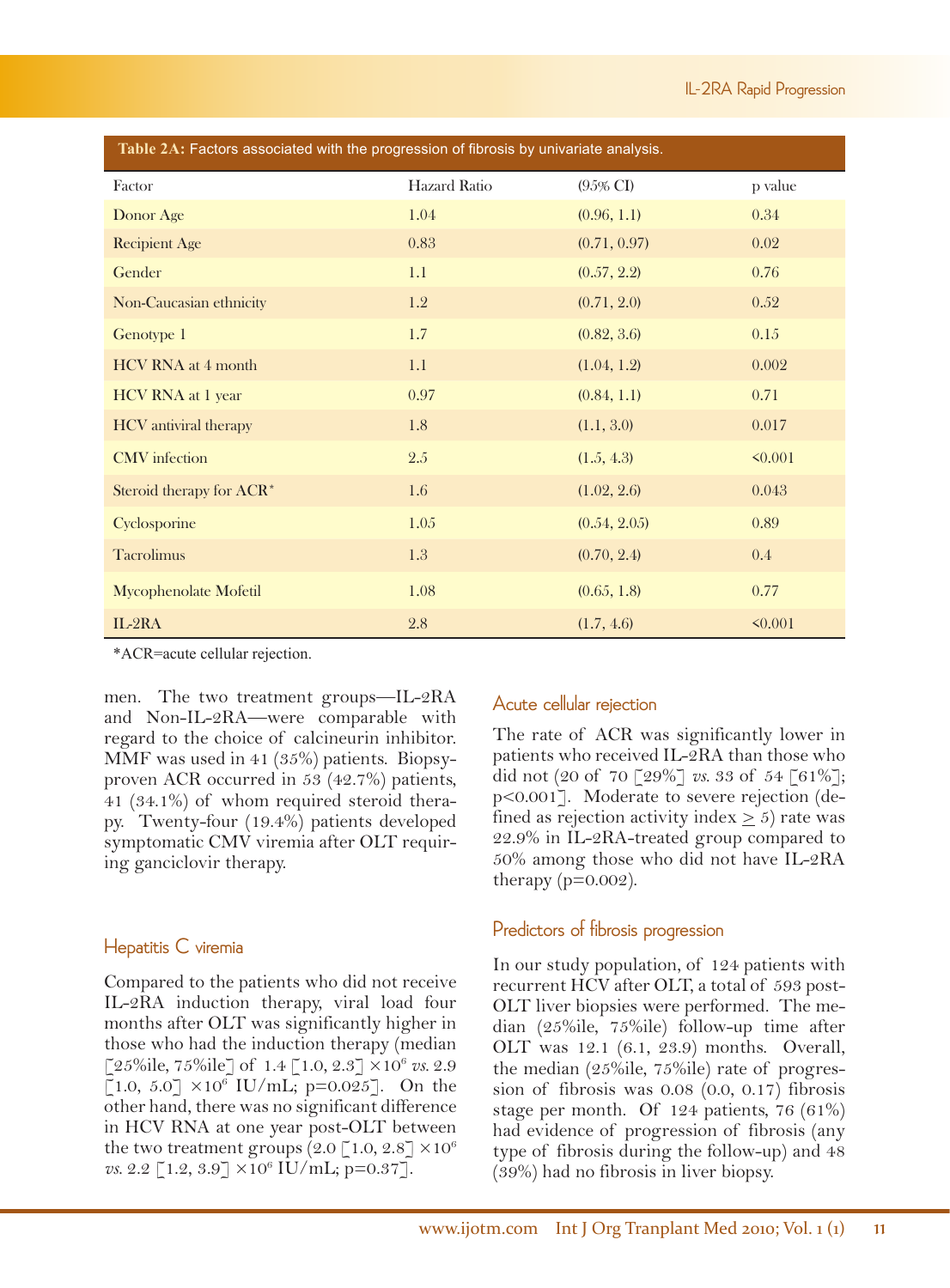#### I. A. Hanouneh, N. N. Zein, et al

| Table 2B: Factors associated with the progression of fibrosis—multivariate analysis |              |              |              |  |  |  |
|-------------------------------------------------------------------------------------|--------------|--------------|--------------|--|--|--|
| Factor                                                                              | Hazard Ratio | 9.5% CI      | p value      |  |  |  |
| Recipient age (5 yrs increase)                                                      | 0.86         | (0.73, 1.01) | 0.069        |  |  |  |
| $IL-2RA$                                                                            | 3.1          | (1.8, 5.3)   | $\leq 0.001$ |  |  |  |
| Steroid therapy for ACR <sup>*</sup>                                                | 2.9          | (1.5, 5.8)   | 0.002        |  |  |  |
| <b>CMV</b> infection                                                                | 1.6          | (0.88, 2.8)  | 0.12         |  |  |  |
| <b>HCV</b> antiviral therapy                                                        | 2.8          | (1.6, 4.8)   | $\leq 0.001$ |  |  |  |

\*ACR=Acute cellular rejection

Univariate and multivariate analyses of variables associated with progression of fibrosis in this population are shown in Tables 2A and 2B. In univariate analysis (Table 2A), younger recipient's age (p=0.02), higher HCV viral load four months after OLT (p=0.002), CMV infection (p<0.001), IL-2RA treatment  $(p<0.001)$ , HCV antiviral therapy  $(p=0.017)$ and steroid therapy for ACR  $(p=0.043)$  were associated with higher hazards for the progression of fibrosis after OLT. Kaplan-Meier plot outlining the association between IL-2RA induction therapy and progression of fibrosis is illustrated in Figure 1.

After adjusting for recipient's age, CMV infection, HCV antiviral therapy and steroid therapy for ACR, we found that IL-2RA treatment was associated with a three-fold increase in the hazard of progression of fibrosis (Table 2B). In addition, use of corticosteroids to treat acute rejection (hazard ratio=2.9, p=0.002) remained significantly associated with progression of fibrosis. Patients who received antiviral therapy were more likely to develop post-transplant fibrosis than those who were not treated (hazard ratio=2.8, 95% CI: 1.6–4.8; p<0.001).

### **DISCUSSION**

Recurrence of hepatitis C following OLT is a universal complication. It is estimated that 20% to 40% of patients with HCV develop cirrhosis by five years following transplantation secondary to viral infection  $\lceil 1-3 \rceil$ . Among the many factors that may potentially predispose the patient to more severe recurrence of HCV after OLT, immunosuppression is of particular interest. Corticosteroid treatment and lymphocyte depleting agents (*e.g.*, OKT3 and ATG) in patients with recurrent HCV after OLT are associated with a large increase in HCV RNA levels and progression of fibrosis  $\lceil 9-12 \rceil$ . On the other hand, the impact of other immunosuppressive agents including MMF, calcineurin inhibitors, sirolimus and IL-2RA on viral kinetics and progression of hepatic fibrosis after liver transplantation has not been well identified  $\lceil 12-17 \rceil$ .

Basiliximab is a humanized monoclonal antibody that blocks the alpha chain (CD25) of IL-2 receptors on activated Th-1 lymphocytes. The CD25 of IL-2 receptor on Th-1 lymphocytes plays a major role in the development of ACR in the transplant patients. The two 20-mg doses of basiliximab (within 12 hours of transplantation and on post-OLT day four) are effective in achieving significant decline in CD25 saturation for over 30 days after OLT—the period when patients are strongly immunogenic. Therefore, basiliximab has been proven effective in decreasing the incidence of ACR in renal and liver transplant recipients [21, 22]. Our study demonstrated that the rate of ACR was significantly (p<0.001) lower in patients with HCV who received IL-2RA induction therapy (basiliximab) compared to those who did not (28.6% *vs*. 61.1%).

The independent impact of IL-2RA on posttransplant HCV infection is still a source of enduring debate. Some of this controversy has been spurred by the fact that IL-2RA decreases the rejection rate and thus the ex-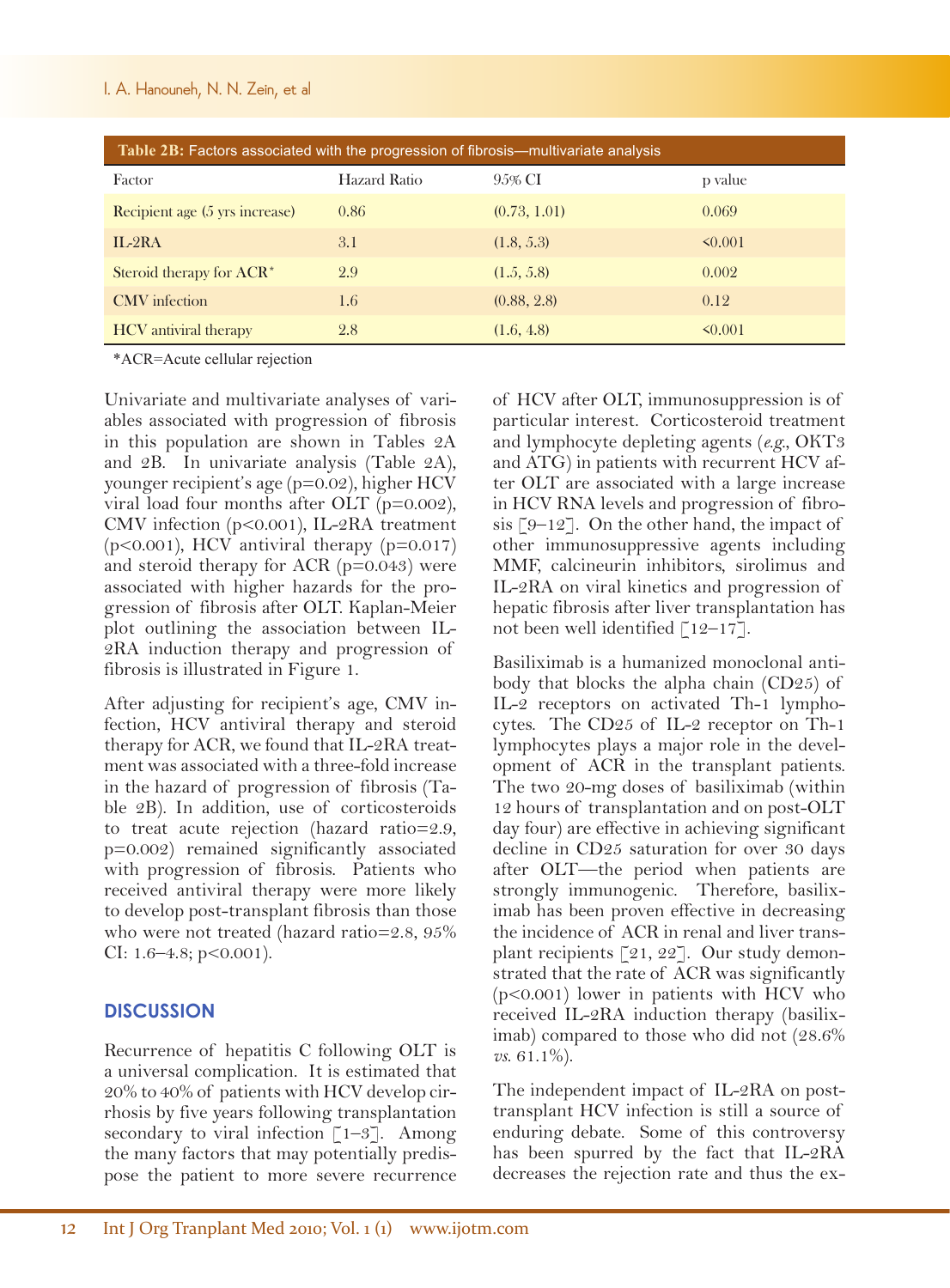posure to corticosteroids, both of which are significant risk factors for rapid development and severity of histological recurrence of hepatitis C [9–12]. On the other hand, *in vitro* reports showed that activation of IL-2 receptors on Th-1 lymphocytes plays a significant role in the elimination of HCV-infected hepatocytes. Therefore, it is hypothesized that IL-2 receptor antagonism may favor viral replication and accelerate graft damage. Nelson, *et al* [23] showed that the use of IL-2RA in the early peri-transplantation period may be associated with early recurrence of hepatitis C and more rapid histological progression of the disease. On the other hand, Klintmalm *et al* [24] reported that the use of IL-2RA (daclizumab) has neutral impact on hepatic fibrosis progression at one year following OLT in HCV-positive liver recipients. However, that study investigated the use of daclizumab in a steroid-free regimen compared to a steroid based one. In our study, steroids were administrated to all patients in the IL-2RA and non-IL-2RA treatment groups. Adjusting for recipient age, CMV infection, HCV antiviral therapy and steroid therapy for rejection, we showed that basiliximab induction therapy was independently associated with a three-fold increase in the hazard of progression of fibrosis.

A strong correlation between rejection episodes that were treated with bolus corticosteroids and increased severity of histological recurrence of HCV was well documented in our study. Corticosteroids are known to increase the level of hepatitis C viremia and to be associated with more severe patterns of histologic injury  $\lceil 9-12 \rceil$ . The choice of calcineurin inhibitor (tacrolimus *vs*. cyclosporine) and the use of MMF were not associated with histological progression of HCV after OLT.

Other factors that potentially cause the progression of fibrosis included high HCV RNA at four months after transplant, and CMV infection, both of which have been identified in several previous studies  $\lceil 6-8 \rceil$ . The effect of donor age did not reach statistical significance, likely because of the young age of most donors enrolled in our study. Unexpectedly, antiviral therapy after OLT was associated with more progression of fibrosis (p=0.001, multivariate analysis). However, it is difficult to assess the role of antiviral treatment after OLT in the progression of fibrosis in our study group. Indeed, patients who were non eligible for antiviral therapy may represent a population with persistently low fibrosis scores regardless of antiviral treatment. Only a randomized trial with a long follow-up could clearly establish the benefit of antiviral treatment on fibrosis.

A major limitation of our study design was that it was based on a retrospective cohort. Outcomes in the study group were compared with a historical cohort that had been transplanted between 1998 and 2004. Future randomized prospective trials are needed to investigate the role of IL-2RA in post-transplant HCV infection.

Based on these data, the inclusion of basiliximab induction therapy to a calcineurin inhibitor based immunosuppressive regimen in OLT patients with recurrent hepatitis C seems to offer an advantage in terms of lowering the rate of ACR, however it is associated with a higher rate of HCV viremia and more severe histological recurrence of hepatitis C.

# **REFERENCES**

- 1. Berenguer M, Ferrell L, Watson J, *et al*. HCV-related fibrosis progression following liver trans- plantation: increase in recent years. *J Hepatol 2000;***32**:673-84.
- 2. Forman LM, Lewis JD, Berlin JA, *et al*. The association between hepatitis C infection and survival after orthotopic liver transplantation. *Gastroenterology 2002;***122**:889-96.
- 3. Gane EJ, Portmann BC, Naoumov NV, *et al*. Longterm outcome of hepatitis C infection after liver transplantation. *N Engl J Med 1996;***334**:815-20.
- 4. Berenguer M, Prieto M, San Juan F, *et al*. Contribution of donor age to the recent decrease in patient survival among HCV-infected liver transplant recipients. *Hepatology 2002;***36**:202-10.
- 5. Foxton MR, Quaglia A, Muiesan P, *et al*. The impact of diabetes mellitus on fibrosis progression in patients transplanted for hepatitis C. *Am J Transplant 2006;***6**:1922-9.
- 6. Charlton M, Seaberg E, Wiesner R, *et al*. Pre-